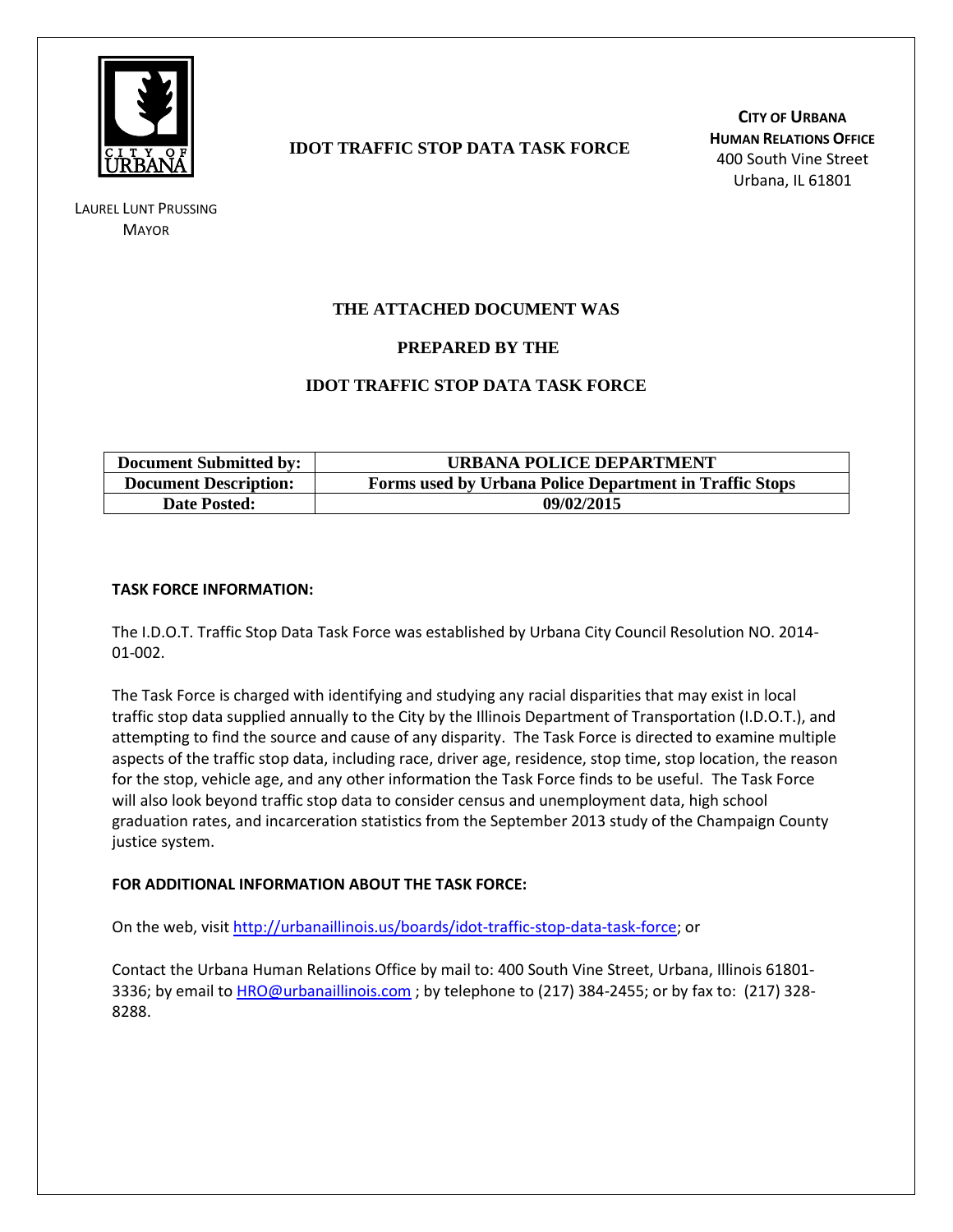**WARNING NOTICE** 

### **URBANA POLICE DEPARTMENT** 400 SOUTH VINE STREET URBANA, IL 61801  $(217)$  384 - 2320

N<sub>2</sub> 20949

|                                                                                                                                           | <b>DEPARTMENT COPY</b> |  |                      |  |
|-------------------------------------------------------------------------------------------------------------------------------------------|------------------------|--|----------------------|--|
|                                                                                                                                           |                        |  |                      |  |
| $\begin{array}{c c c c} \hline \texttt{NAME} & \texttt{\_} & \texttt{\_} & \texttt{\_} & \texttt{\_} & \texttt{\_} \\ \hline \end{array}$ |                        |  | <b>EIRST</b><br>M.I. |  |
|                                                                                                                                           |                        |  |                      |  |
|                                                                                                                                           |                        |  |                      |  |
|                                                                                                                                           |                        |  |                      |  |
| SEX HEIGHT WEIGHT HAIR FYES AGE BIRTH DATE                                                                                                |                        |  |                      |  |
|                                                                                                                                           |                        |  |                      |  |
|                                                                                                                                           |                        |  |                      |  |
|                                                                                                                                           |                        |  |                      |  |

## **TYPE OF VIOLATION**

|                                                           | Speeding ______________ M.P.H. in a ___________________ M.P.H. Zone |                                   |
|-----------------------------------------------------------|---------------------------------------------------------------------|-----------------------------------|
| <b>Too Fast for Conditions</b>                            | ⊟ Improper Passing                                                  | $\sqcap$ Animal Violation         |
| One Headlight<br>$\mathfrak{t}^{\scriptscriptstyle{(1)}}$ | <b>□ No Seat Safety Belt</b>                                        | □ Soliciting W/O Permit           |
| <b>□ Taillight Violation</b>                              | 厂 No Child Restraint Used                                           | $\Box$ Junk Violation             |
| No Brake Light                                            | $\Box$ Following Too Closely                                        | □ Fire Hazard                     |
| $\Box$ No Turn Signal                                     | <b>Improper Lane Usage</b>                                          | ⊣ Road Hazard                     |
| Altered Suspension System                                 | ⊟ Unsafe Backing                                                    | Tinted Windows                    |
| $\Box$ No Lights When Required                            | Illegal U-turn                                                      | <b>Bicycle Violation</b>          |
| Defective Tires                                           | Disobeyed Stop Sign                                                 | – Snow Removal                    |
| <b>□ Defective Exhaust System</b>                         | Disobeyed Yield Sign                                                | $\Box$ Expired License            |
| <b>Failure to Dim Headlights</b>                          | No D.L. on Person                                                   | □ Permit/Decal Violatior          |
| □ Failure to Signal When Req'd                            | No Valid Registration<br>$\mathbf{I}$                               | □ No Skateboarding                |
|                                                           |                                                                     | <b>Failure to Notify SOS</b>      |
| Improper Display of Plates                                | Illegal/Overnight Parking                                           | of Address Change                 |
| □ No Proof of Insurance                                   | Disobeyed Traffic<br><b>Control Device</b>                          | No Eye Protection -<br>Motorcycle |
|                                                           |                                                                     |                                   |

Other\_

This Violation must be corrected within \_\_\_\_ days.

This warning is issued to you as a courtesy and to remind you to do your part in promoting safety on our highways and streets by closely following our traffic laws.

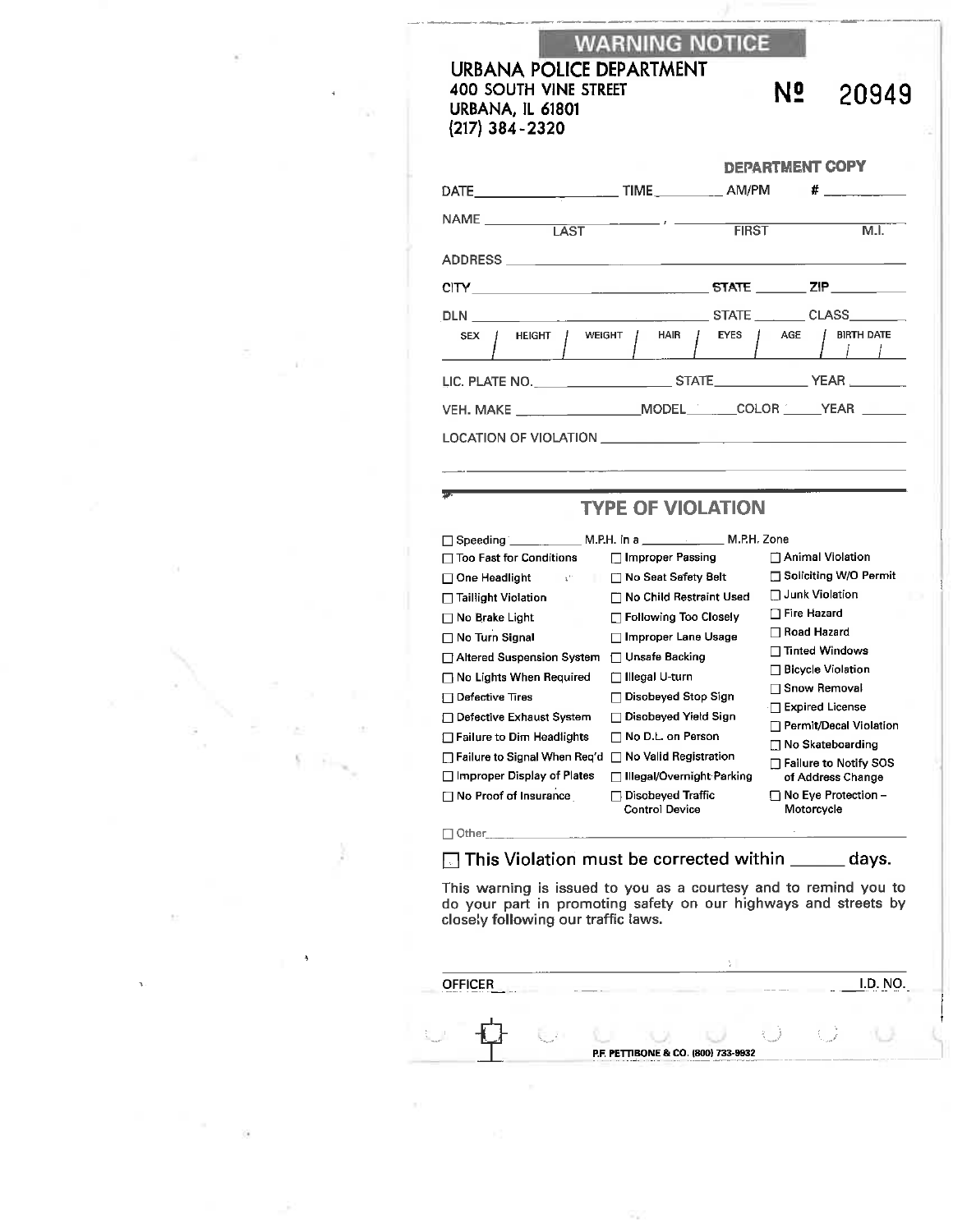| <b>URBANA POLICE DEPARTMENT</b>                                                                                                                                                                                                   |                                                         | <b>DCN</b>                                                 |                  |                              |
|-----------------------------------------------------------------------------------------------------------------------------------------------------------------------------------------------------------------------------------|---------------------------------------------------------|------------------------------------------------------------|------------------|------------------------------|
| COMPLAINT<br>CASE<br><u>NO.</u>                                                                                                                                                                                                   |                                                         |                                                            | <b>COMPLAINT</b> |                              |
| COUNTY<br>OF<br><b>CHAMPAIGN</b>                                                                                                                                                                                                  | <b>TOWNSHIP</b><br>OF                                   |                                                            |                  | $\Box$ TWP<br>RD.            |
| GITY/VILLAGE OF<br>Smunicipal corporation plaintiff<br>PEOPLE STATE<br>OF ILLINOIS VS.                                                                                                                                            |                                                         |                                                            |                  | VS.                          |
| <b>NAME</b>                                                                                                                                                                                                                       | URBANA, ILLINOIS                                        |                                                            | SID#             |                              |
| (Last)                                                                                                                                                                                                                            | (First)                                                 | (M,I.)                                                     |                  |                              |
| <b>ADDRESS</b>                                                                                                                                                                                                                    |                                                         |                                                            | <b>EYES</b>      | $\Box$ Female<br>$\Box$ Male |
| (Street)<br><b>CITY STATE ZIP</b>                                                                                                                                                                                                 |                                                         | (Apt.)<br><b>HAIR</b>                                      | HEIGHT           | <b>WEIGHT</b>                |
| DEFENDANT<br>DR. LIC.                                                                                                                                                                                                             |                                                         | <b>EXPIR. DATE</b>                                         | <b>DATE OF</b>   |                              |
|                                                                                                                                                                                                                                   | CDL<br><b>STATE</b>                                     |                                                            | <b>BIRTH</b>     |                              |
| The Undersigned states that on _<br>REGISTR.                                                                                                                                                                                      | at.<br>STATE                                            | A.M. P.M. Defendant did unlawfully operate:<br><b>YEAR</b> | US DOT $#$       |                              |
| NO.<br>w                                                                                                                                                                                                                          |                                                         | <b>COLOR</b>                                               |                  |                              |
| Ë<br><b>MAKE</b>                                                                                                                                                                                                                  | <b>YEAR</b>                                             |                                                            |                  |                              |
| 튜<br>081 TRAIL/SEMI-TRAIL 052 TPASSENGER CAR<br>053□ PEDESTRIAN                                                                                                                                                                   |                                                         | COMMERCIAL MOTOR VEHICLE: YES C NO                         |                  |                              |
| and the<br>009 <b>∐ BUS</b><br>$\Box$ OTHER CODE(S)<br>043 <sup>"</sup> MOTORCYCLE                                                                                                                                                |                                                         | PLACARDED HAZ MATERIAL<br>16 OR MORE PASS. VEHICLE         |                  | YES□ NO□<br>YES□ NO□         |
| Upon a Public Highway, or other Location, Specifically _                                                                                                                                                                          |                                                         |                                                            |                  |                              |
| Locuted in the County and State Aforesaid and Did Then and There Commit the Following Offense                                                                                                                                     |                                                         |                                                            |                  | URBAN DISTRICT               |
|                                                                                                                                                                                                                                   | I.V.C. 625 ILCS 5/:                                     |                                                            |                  |                              |
| 3-707 OPERATING UNINSURED VEHICLE<br>□                                                                                                                                                                                            | O                                                       | 11-502 (ULLEGAL TRANSPORTATION ALCOHOL                     |                  |                              |
| 6-101 NO VALID DRIVER'S LICENSE                                                                                                                                                                                                   |                                                         | 11-601(a) FAILURE TO REDUCE SPEED/ACCIDENT                 |                  |                              |
| 6-303 (All ) DRIVING WHILE LICENSE SUSPENDED/REVOKED   11-601(b) SPEEDING ALL MPH IN A ALL MPH ZONE                                                                                                                               |                                                         |                                                            |                  |                              |
| □                                                                                                                                                                                                                                 |                                                         |                                                            |                  |                              |
| 11-305 DISOBEYING TRAFFIC CONTROL DEVICE                                                                                                                                                                                          | <b>Contract</b>                                         | 11-709 (MPROPER LANE USAGE                                 |                  |                              |
| 11-501(a) (Call DRIVING UNDER INFLUENCE<br>Ц                                                                                                                                                                                      |                                                         | 12-603.1 FAILURE TO WEAR SEAT BELT (130 (14) P             |                  |                              |
| li ol<br>LILCS LILOCAL ORDINANCE                                                                                                                                                                                                  |                                                         |                                                            |                  |                              |
|                                                                                                                                                                                                                                   |                                                         | . /SEC                                                     |                  |                              |
|                                                                                                                                                                                                                                   |                                                         |                                                            |                  |                              |
| NATURE OF OFFENSE                                                                                                                                                                                                                 |                                                         |                                                            |                  |                              |
|                                                                                                                                                                                                                                   |                                                         |                                                            |                  |                              |
| O DRIVER INJURY ONLY <b>DPROPERTY DAMAGE DPERSONAL INJURY DFATAL</b><br><b>ACCIDENT TYPE:</b>                                                                                                                                     |                                                         |                                                            | REP. NO.         |                              |
| $\Box$ DRY $\Box$<br>ROAD CONDITIONS: L WET                                                                                                                                                                                       | <b>SNOW</b>                                             | $\Box$ ICE                                                 |                  |                              |
| Ğ<br>NIGHT<br>VISIBILITY: <b>QDAY</b>                                                                                                                                                                                             | $\square$ RAIN                                          | $\square$ SNOW                                             | $\Box$ FOG       | $\Box$ CLEAR                 |
| e<br>G<br>1. O PLAIN CAR<br>METHOD: 0. □ H.H.RADAR<br>7. □ ASSIST<br>$6. \Box$ C. SIGNED                                                                                                                                          | 8. O ACCIDENT                                           | 2. RADAR 3. A CRAFT 4. MARKED: 5. VASCAR                   | $9.$ OTHER       |                              |
| F<br>NOTATIONS:                                                                                                                                                                                                                   |                                                         |                                                            |                  |                              |
|                                                                                                                                                                                                                                   |                                                         |                                                            |                  |                              |
| BOND INFORMATION (see middle portion, back side of Gold Copy)                                                                                                                                                                     |                                                         |                                                            |                  | FULL AMOUNT                  |
| 1. CASH $\Box$ CURRENCY \$                                                                                                                                                                                                        | $AITH \ddot{x}$                                         |                                                            |                  | $\square$ 10%                |
| $\Box$ 2. IL DRIVER'S LICENSE $\Box$ 3. BOND CARD NO.                                                                                                                                                                             |                                                         | ISSUED BY                                                  |                  |                              |
|                                                                                                                                                                                                                                   | $\Box$ 5. NO BOND-CONFINED AT.                          |                                                            |                  |                              |
| <b>EROPE</b><br>$\Box$ 4, BOND POSTED ON TICKET NO.                                                                                                                                                                               |                                                         |                                                            |                  |                              |
| $\Box$ 6. NOTICE TO APPEAR $\Box$ 7. PROMISE TO COMPLY $\Box$ 8. INDIVIDUAL BOND (FULL) AMOUNT \$                                                                                                                                 |                                                         |                                                            |                  |                              |
| WITHOUT ADMITTING GUILT, I promise to comply with the terms of this Ticket and Release.                                                                                                                                           |                                                         |                                                            |                  |                              |
| SIGNATURE X                                                                                                                                                                                                                       |                                                         |                                                            |                  |                              |
| CIRCUIT COURT LOCATION AND DATE                                                                                                                                                                                                   |                                                         |                                                            |                  |                              |
| ADDRESS /<br>COURTHOUSE<br>COURTROOM L, 101 E. MAIN STREET                                                                                                                                                                        |                                                         |                                                            |                  |                              |
|                                                                                                                                                                                                                                   | 61801<br>IL.                                            | ON                                                         | AT               | A.M<br>P.M.                  |
| <b>URBANA</b><br>ZIP<br>CITY                                                                                                                                                                                                      |                                                         |                                                            |                  |                              |
| <b>COURT APPEARANCE REQUIRED</b>                                                                                                                                                                                                  |                                                         | NO COURT APPEARANCE REQUIRED                               |                  |                              |
|                                                                                                                                                                                                                                   | See instructions on top portion, back side of Gold copy |                                                            |                  |                              |
| COURT PLACE/DATE                                                                                                                                                                                                                  |                                                         |                                                            |                  |                              |
| Under penalties as provided by law for false certification pursuant to Section 1-109 of the Code of Civil Procedure and perjury pursuant to Section 32-2<br>of the Criminal Code of 1961, the undersigned certifies that the stat |                                                         |                                                            |                  |                              |
|                                                                                                                                                                                                                                   |                                                         |                                                            |                  |                              |
| OFFICER'S SIGNATURE<br>YEAR<br>MONTH<br>DAY                                                                                                                                                                                       |                                                         |                                                            | I.D. NO.         |                              |
| TE: USE SEPARATE CITATION FOR EACH VIOI                                                                                                                                                                                           |                                                         |                                                            |                  |                              |
|                                                                                                                                                                                                                                   |                                                         |                                                            |                  |                              |

 $\widehat{\mathcal{M}}_{\text{eff}}$  )

 $\sim 10^{-10}$  M

 $\sum_{i=1}^{\infty}$ 

- 28

control and

 $\alpha$ 

 $\frac{1}{\sqrt{2}}$ 

 $\hat{\mathbf{x}}_t$ 

 $\frac{\pi}{\sqrt{2}}$  ,  $\frac{\pi}{\sqrt{2}}$  ,  $\frac{\pi}{\sqrt{2}}$  ,  $\frac{\pi}{\sqrt{2}}$ 

 $\frac{1}{2}$ 

 $\mathcal{M}=\frac{1}{2N}$  .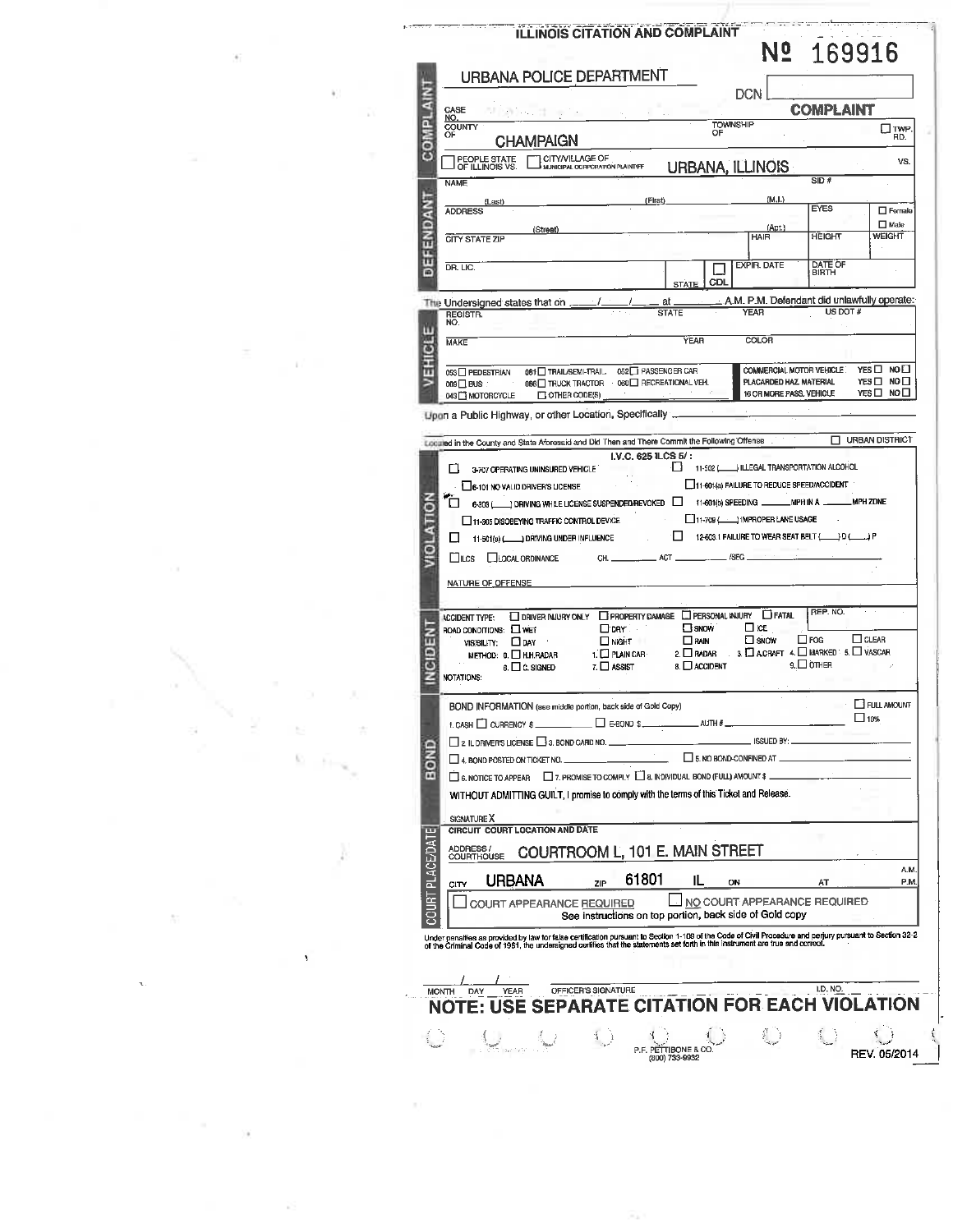| Geo-Code<br>$\overline{\phantom{a}}$ | Event# | Duration | (minutes)    |
|--------------------------------------|--------|----------|--------------|
| Reason for stop                      |        |          | # of tickets |

| 1) WAS VEHICLE SEARCHED?                                                                                                                                           |                               |                                                                                                                                                  |                                                           |  |
|--------------------------------------------------------------------------------------------------------------------------------------------------------------------|-------------------------------|--------------------------------------------------------------------------------------------------------------------------------------------------|-----------------------------------------------------------|--|
| *** MARK ONLY THE PRINCIPLE JUSTIFICATION FOR THE SEARCH******<br>(only mark one section, A, B or C)                                                               |                               |                                                                                                                                                  |                                                           |  |
| А.<br><b>CONSENT</b><br><b>Consent Requested</b><br>□ Yes □ No                                                                                                     | Consent Granted<br>□ Yes □ No | □ Yes □ No                                                                                                                                       | <b>Consent Search Conducted</b>                           |  |
| B. OTHER:<br>□ Yes □ No                                                                                                                                            |                               | (probable cause, inventory, etc - NOT CANINE)                                                                                                    |                                                           |  |
| <b>CANINE</b><br>C.<br>Sniff<br>⊟ Yes □ No                                                                                                                         | Alert<br>□ Yes □ No           | Search Conducted<br>ΠYes ΠN∩                                                                                                                     |                                                           |  |
| (check √box - describe in "comments")<br>Drug Paraphemalia<br>Alcohol<br>Weapon<br><b>Stolen Property</b><br>Other Contraband                                      |                               | ITEMS FOUND DURING VEHICLE SEARCH: (mark even if not collected)<br>IF DRUGS, V QUANTITY<br>(trace)<br>$11 - 50$ grams<br>$51 - 100$ grams        | $<$ 2 grams<br>$2 - 10$ grams<br>$>100$ grams             |  |
|                                                                                                                                                                    |                               |                                                                                                                                                  |                                                           |  |
| 2) DRIVER SEARCH ( $\checkmark$ box(es) that apply)<br><b>Consent Requested /Consent Granted / Search Conducted</b><br>$\Box$ Yes $\Box$ No                        | □ Yes □ No                    | □ Yes □ No                                                                                                                                       | Other<br>(canine, pc,<br>95, etc)<br>□ Yes □ No           |  |
| 3) PASSENGER SEARCH $(\checkmark\$ box(es) that apply)                                                                                                             |                               | <b>Consent Requested /Consent Granted / Search Conducted</b>                                                                                     | Other<br>(canine, pc,<br>95, etc)                         |  |
| □ Yes □ No<br>if not collected)<br>(check v box - describe in "comments")<br>Drug Paraphernalia<br>Alcohol<br>Weapon<br><b>Stolen Property</b><br>Other Contraband | $\Box$ Yes $\Box$ No          | □ Yes Π No<br>ITEMS FOUND DURING DRIVER OR PASSENGER SEARCH: (mark even<br>IF DRUGS V QUANTITY<br>(trace)<br>$11 - 50$ grams<br>$51 - 100$ grams | □ Yes □ No<br>< 2 grams<br>$2 - 10$ grams<br>$>100$ grams |  |

LIST:

Comments:

Old Form